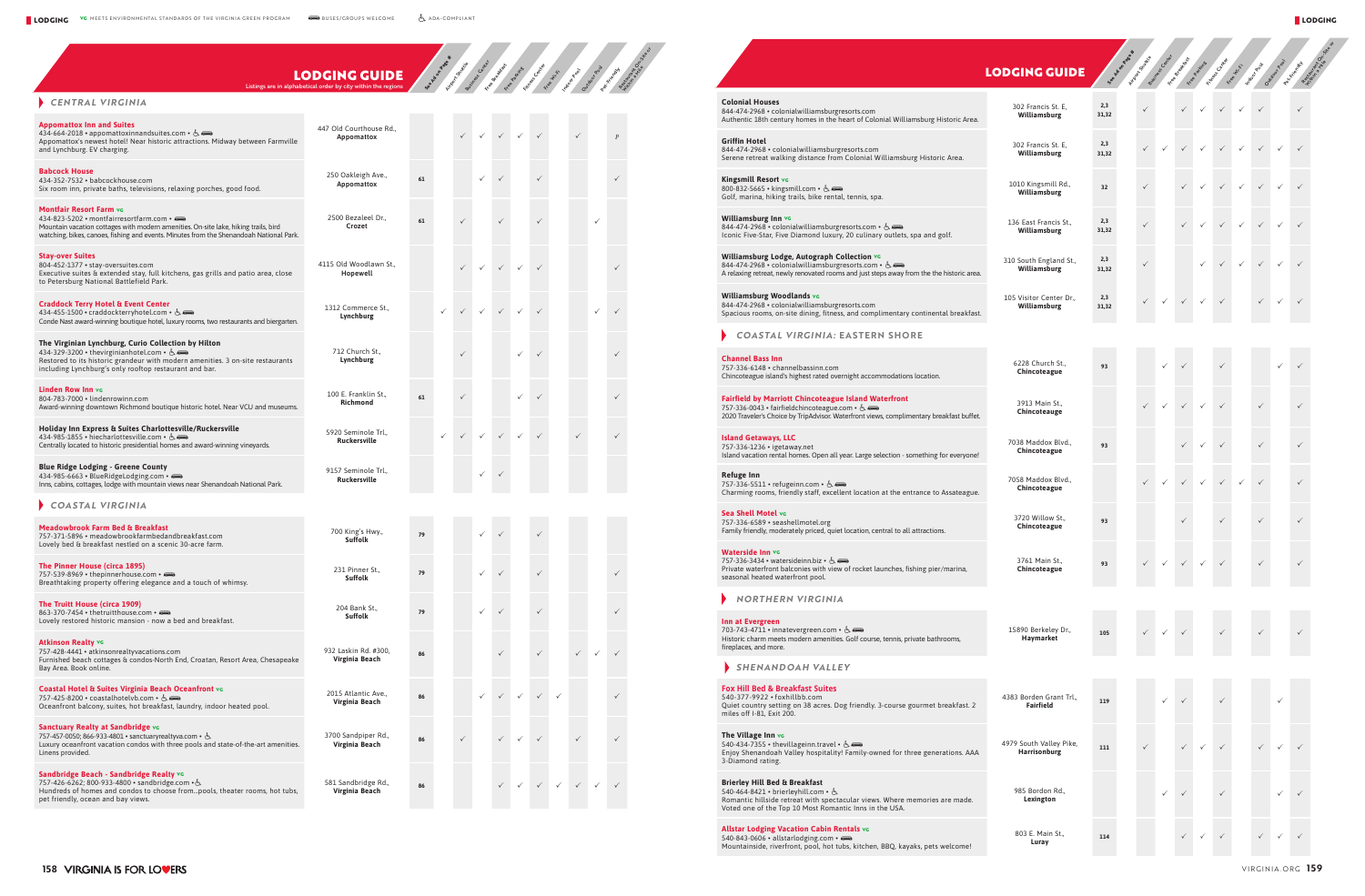121 Railroad St.,

923 East Main St.,<br>**Abingdon** 

**Abingdon <sup>133</sup>** <sup>P</sup> <sup>P</sup>

**Fairfield Inn & Suites**

276-619-5501 • [marriott.com/hotels/travel/triab-fairfield-inn-and-suites-abingdon](https://www.marriott.com/hotels/travel/triab-fairfield-inn-and-suites-abingdon/?scid=bb1a189a-fec3-4d19-a255-54ba596febe2&y_source=1_NDIyOTYxMS03MTUtbG9jYXRpb24uZ29vZ2xlX3dlYnNpdGVfb3ZlcnJpZGU%3D) Near I-81 and Abingdon's Historic District, art galleries, the Barter Theatre and more.

**Holiday Inn Express**<br>276-477-1200 [• ihg.com/holidayinnexpress/hotels/us/en/abingdon/vjiad/hoteldetail](https://www.ihg.com/holidayinnexpress/hotels/us/en/abingdon/vjiad/hoteldetail?fromRedirect=true&qSrt=sBR&qSlH=vjiad&setPMCookies=true&qSHBrC=EX&qDest=130%20Cook%20Street,%20Abingdon,%20VA,%20US&srb_u=1)<br>2 miles from downtown Abingdon. Close to Barter Theater, AT and Creeper Trail.

**Abingdon <sup>133</sup>** <sup>P</sup> <sup>P</sup> <sup>P</sup> <sup>P</sup> <sup>P</sup> <sup>P</sup> <sup>P</sup>

**Abingdon** 133 → *V V V V V V V* 

130 Cook St.,

|                                                                                                                                                                                                            | <b>LODGING GUIDE</b>                                         |     |   | Arizon Criticale | ess Center   | Free Breakfast |              | Fitchess Centres |              | Image Regis  |              |              |  |
|------------------------------------------------------------------------------------------------------------------------------------------------------------------------------------------------------------|--------------------------------------------------------------|-----|---|------------------|--------------|----------------|--------------|------------------|--------------|--------------|--------------|--------------|--|
| Mimslyn Inn vc<br>540-743-5105 • mimslyninn.com • 6.<br>Historic Inn, Manor House and Cottages. Downtown location near Luray<br>Caverns, Shenandoah National Park.                                         | 401 W. Main St.,<br>Luray                                    | 119 |   |                  |              |                | ✓            |                  |              | ✓            |              |              |  |
| Shenandoah River Outfitters Log Cabins<br>540-743-4159 • shenandoahriver.com<br>10 log cabins, riverfront, hot tubs, BBQ, bonfire, canoe rentals, campground.                                              | 6502 S. Page Rd.,<br>Luray                                   | 115 |   |                  |              |                |              |                  |              |              | $\checkmark$ |              |  |
| <b>Massanutten Resort vg</b><br>540-289-9441 • massresort.com • $6.$<br>Snow sports, indoor waterpark, golf courses, spa, zip lines, shopping, kids programs.                                              | 1822 Resort Dr.,<br>Massanutten                              | 111 |   |                  |              | $\checkmark$   |              |                  | $\checkmark$ |              |              |              |  |
| <b>Meadowlark Ridge</b><br>540-466-1588 • meadowlarkridge.com<br>Traditional bed & breakfast in a beautiful log house between Staunton & Harrisonburg.                                                     | 156 Dividing Ridge Rd.,<br>Mt. Solon                         | 119 |   |                  | ✓            | $\checkmark$   |              |                  |              |              |              |              |  |
| Natural Bridge Historic Hotel and Conference Center vo<br>540-291-2121 • naturalbridgeva.com • &<br>Colonial style historic hotel offers impressive Blue Ridge Mountain views.                             | 15 Appledore Ln.,<br><b>Natural Bridge</b>                   | 109 |   |                  |              |                |              |                  |              |              |              | $\checkmark$ |  |
| Big Meadows Lodge vc<br>877-247-9261 • goshenandoah.com • &<br>In-park historic lodge with 97 rooms & restaurant located off Skyline Drive.                                                                | Mile 51 on Skyline Dr.,<br><b>Shenandoah National Park</b>   | 113 |   |                  |              |                |              |                  |              |              |              |              |  |
| Lewis Mountain Cabins vo<br>877-247-9261 * goshenandoah.com • 占<br>10 in-park housekeeping-type cabins with adjacent shelter located off Skyline Drive.                                                    | Mile 57.5 on Skyline Dr.,<br><b>Shenandoah National Park</b> | 113 |   |                  |              |                |              |                  |              |              |              |              |  |
| Skyland vc<br>877-247-9261 • goshenandoah.com • &<br>In-park lodging with 178 rooms & restaurant located off Skyline Drive.                                                                                | Mile 41.7 on Skyline Dr.,<br><b>Shenandoah National Park</b> | 113 |   |                  |              |                |              |                  |              |              |              |              |  |
| <b>Sugar Tree Inn</b><br>540-377-2197 • sugartreeinn.com<br>In-room coffee and fireplaces, entertainment library.                                                                                          | 145 Lodge Trl.,<br><b>Vesuvius</b>                           | 119 |   |                  | ✓            |                |              |                  |              |              | $\checkmark$ |              |  |
| Best Western PLUS Waynesboro Inn & Suites Conference Center vo<br>540-942-1100 • bwwaynesboro.com • 6.<br>100% non-smoking, five minutes from The Blue Ridge Parkway and Skyline<br>Drive, mountain views. | 109 Apple Tree Ln.,<br>Waynesboro                            |     |   |                  | $\checkmark$ | $\checkmark$   | $\checkmark$ |                  | $\checkmark$ |              | $\checkmark$ |              |  |
| The George Washington Hotel<br>540-431-2498 • wyndhamgeorgewashington.com • $6 = 5$<br>Charm and luxurious amenities, 70 miles from Washington, D.C. and just steps<br>from shops and restaurants.         | 103 East Piccadilly St.,<br>Winchester                       | 119 |   |                  |              |                | ✓            |                  | ✓            |              |              |              |  |
| <b>SOUTHERN VIRGINIA</b>                                                                                                                                                                                   |                                                              |     |   |                  |              |                |              |                  |              |              |              |              |  |
| Cooper's Landing Inn & Traveler's Tavern vo<br>434-374-2866 · cooperslandinginn.net ·<br>Historic charm, fireplaces, cottages, jacuzzis, tavern, patio dining, room service,<br>kayaks/bikes.              | 801 Virginia Ave.,<br>Clarksville                            | 127 | ✓ |                  | ✓            |                |              |                  |              | $\checkmark$ | $\checkmark$ |              |  |
| <b>The Bee Hotel</b><br>434-234-9440 · danvillebeehotel.com · &<br>Newly renovated, 47-room urban, boutique hotel in Danville's River District.                                                            | 420 Patton St.,<br><b>Danville</b>                           |     |   |                  |              |                |              |                  |              |              |              |              |  |
| SOUTHWEST VIRGINIA: BLUE RIDGE HIGHLANDS                                                                                                                                                                   |                                                              |     |   |                  |              |                |              |                  |              |              |              |              |  |
| <b>Country Inn &amp; Suites Abingdon</b><br>276-676-2829 · countryinn.com/abingdon-va<br>Spacious rooms, close to the Barter Theatre and Virginia Creeper Trail.                                           | 940 East Main St.,<br>Abingdon                               | 137 |   |                  |              |                |              |                  |              |              |              |              |  |

| Martha Washington Inn & Spa<br>276-628-3161 • themartha.com<br>63 rooms & suites with their own unique character and personality. Lots of amenities!                                                                                                                     | 150 West Main St.,<br>Abingdon                       |
|--------------------------------------------------------------------------------------------------------------------------------------------------------------------------------------------------------------------------------------------------------------------------|------------------------------------------------------|
| Inn at Virginia Tech and Skelton Conference Center<br>540-231-8000 • innatvirginiatech.com • &<br>Full service hotel on VA Tech campus. 24,000 sq. ft. conference center.                                                                                                | 901 Prices Fork Rd.,<br><b>Blacksburg</b>            |
| <b>The Sessions Hotel</b><br>276-285-5040 • sessionshotel.com • &<br>Boutique hotel, spa, music venue, restaurant and roof-top bar. The place to play.                                                                                                                   | 833 State St.,<br>Bristol                            |
| <b>The Oaks Victorian Inn</b><br>888-778-0097 • theoaksvictorianinn.com<br>Luxurious victorian boutique inn, minutes from Virginia Tech & Radford<br>University, morning doorside cafe service.                                                                          | 311 E. Main St<br>Christiansburg                     |
| <b>Damascus Cabins</b><br>276-492-1041 · damascuscabins.com ·<br>Five cozy cabins accommodating 1-24 people on the Laurel River adjacent to<br>Creeper Trail and AT.                                                                                                     | 127 Imboden St.,<br><b>Damascus</b>                  |
| Damascus Old Mill Inn vc<br>276-475-3745 · damascusinn.com<br>Converted gristmill with modern amenities. Event center, seasonal restaurant<br>on-site. Adjacent to Creeper Trail, AT, Laurel Creek, waterfall.                                                           | 215 West Imboden St.,<br><b>Damascus</b>             |
| Virginia Creeper Lodge<br>276-451-8516 • virginiacreeperlodge.com •<br>Six rooms, large kitchen, large deck with fire pit, overlooking Laurel River,<br>Creeper Trail and AT.                                                                                            | 702 Beaver Dam Ave.,<br><b>Damascus</b>              |
| <b>Primland Resort</b><br>276-222-3800 • primland.com •<br>Golf, spa, biking, horseback trail rides, bird hunting, sporting clays, fly fishing, kayaking.                                                                                                                | 2000 Busted Rock Rd.,<br><b>Meadows of Dan</b>       |
| <b>The Bolling Wilson Hotel</b><br>276-223-2333 • bollingwilsonhotel.com • $6.$<br>Wytheville's only boutique hotel with rooftop terrace, restaurant and mountain views.                                                                                                 | 170 East Main St.,<br>Wytheville                     |
| SOUTHWEST VIRGINIA: HEART OF APPALACHIA                                                                                                                                                                                                                                  |                                                      |
| <b>Western Front Hotel</b><br>276-738-3040 • westernfronthotel.com • $6.$<br>Boutique hotel, restaurant, outdoor music, firepit, game room, on-site ATV rentals, fishing.                                                                                                | 3025 Fourth Ave.,<br>St. Paul                        |
| VIRGINIA MOUNTAINS                                                                                                                                                                                                                                                       |                                                      |
| Peaks of Otter Lodge vo<br>888-454-7711 • peaksofotter.com • 6.<br>Parkway lodging with views of Sharp Top Mountain and Abbott Lake.                                                                                                                                     | Mile 86, Blue Ridge Parkwa<br><b>Bedford</b>         |
| The Red Lantern Inn and Cottage vo<br>540-797-5000 • theredlanterninn.com • &<br>Walk to restaurants, galleries, shops, C&O Heritage Center, Historic Masonic<br>Theater, Amtrak depot. Near by Douthat Park, Homestead, Greenbriar. Hiking/<br>biking/kayaking/fishing. | 314 Jefferson Ave.,<br><b>Downtown Clifton Forge</b> |
| <b>Natural Retreats</b><br>877-805-7794 • naturalretreats.com<br>Vacation rentals, that provide an escape to simpler times with the convenience<br>of modern comforts.                                                                                                   | <b>Hot Springs</b>                                   |
| The Omni Homestead Resort vo<br>540-839-1766 • theomnihomestead.com • $6.$<br>America's First Resort: iconic, family-friendly, award-winning golf courses and spa.                                                                                                       | 7696 Sam Snead Hwy.,<br><b>Hot Springs</b>           |
| The Hotel Roanoke & Conference Center, Curio Collection by Hilton vc<br>540-985-5900 • hotelroanoke.com • $A_1$<br>Discover a local, authentic and remarkable legend when you Visit Virginia's<br>Blue Ridge!                                                            | 110 Shenandoah Ave.,<br>Roanoke                      |
| <b>Tru by Hilton Roanoke Hollins</b><br>$540 - 400 - 8244 \cdot \text{tru}3\text{.}$ hilton.com $\cdot$ 6.<br>Close to I-81, Roanoke Airport and downtown. Large bathrooms, 55-inch TV, free coffee.                                                                     | 8161 Gander Way,<br>Roanoke                          |
|                                                                                                                                                                                                                                                                          |                                                      |

**Creeper's End Lodging**<br>276-525-2031 • [virginiacreepersendlodgingabingdonva.com](https://virginiacreepersendlodgingabingdonva.com/)<br>Cozy, Colonial-style cottages nestled at the base of the Creeper Trail.

| <b>ODGING GUIDE</b>                                  |                       | See A OO TONBOOK | Arizon Chattle | Business Center | Free of de Krask | Free overtires | Fixages's centres | Free Miles | Indogeneous  | Oxtega <sup>dood</sup> | Percriticatory | Street<br>AND R. |
|------------------------------------------------------|-----------------------|------------------|----------------|-----------------|------------------|----------------|-------------------|------------|--------------|------------------------|----------------|------------------|
| 150 West Main St.,                                   | 133                   |                  | ✓              |                 |                  |                |                   | ✓          |              | ✓                      | ✓              |                  |
| Abingdon<br>901 Prices Fork Rd.,                     |                       |                  | $\checkmark$   |                 | $\checkmark$     |                | $\checkmark$      |            |              |                        | $\checkmark$   |                  |
| <b>Blacksburg</b>                                    | 155                   |                  |                |                 |                  |                |                   |            |              |                        |                |                  |
| 833 State St.,<br><b>Bristol</b>                     |                       |                  |                |                 | $\checkmark$     |                | $\checkmark$      |            |              | ✓                      | $\checkmark$   |                  |
| 311 E. Main St.,<br>Christiansburg                   | 137                   |                  |                |                 | $\checkmark$     |                | $\checkmark$      |            |              |                        | $\checkmark$   |                  |
| 127 Imboden St.,<br><b>Damascus</b>                  | 137                   |                  |                |                 | $\checkmark$     |                | $\checkmark$      |            |              |                        | $\checkmark$   |                  |
| 215 West Imboden St.,<br><b>Damascus</b>             | 137                   |                  |                |                 | $\checkmark$     |                | $\checkmark$      |            |              | ✓                      | $\checkmark$   |                  |
| 702 Beaver Dam Ave.,<br><b>Damascus</b>              | 134                   |                  |                |                 | $\checkmark$     |                | $\checkmark$      |            |              |                        | $\checkmark$   |                  |
| 2000 Busted Rock Rd.,<br><b>Meadows of Dan</b>       | 31,32                 | ✓                | ✓              |                 |                  |                | $\checkmark$      | ✓          |              |                        | $\checkmark$   |                  |
| 170 East Main St.,<br>Wytheville                     |                       |                  |                |                 | ✓                |                |                   |            |              |                        |                |                  |
| 3025 Fourth Ave.,<br>St. Paul                        |                       |                  |                |                 |                  |                |                   |            |              |                        |                |                  |
| Mile 86, Blue Ridge Parkway,<br><b>Bedford</b>       | 149                   |                  |                |                 | ✓                |                |                   |            |              | ✓                      | $\checkmark$   |                  |
| 314 Jefferson Ave.,<br><b>Downtown Clifton Forge</b> |                       |                  |                | ✓               | $\checkmark$     |                | $\checkmark$      |            |              | ✓                      | $\checkmark$   |                  |
| <b>Hot Springs</b>                                   | 152                   |                  |                |                 |                  |                |                   |            |              |                        |                |                  |
| 7696 Sam Snead Hwy.,<br><b>Hot Springs</b>           | 31,33,<br>150,<br>152 |                  | $\checkmark$   |                 |                  |                | $\checkmark$      | ✓          | $\checkmark$ | ✓                      | $\checkmark$   |                  |
| 110 Shenandoah Ave.,<br>Roanoke                      | 155                   | $\checkmark$     | $\checkmark$   |                 |                  |                | ✓                 |            | $\checkmark$ |                        | $\checkmark$   |                  |
| 8161 Gander Way,<br>Roanoke                          | 156                   |                  | $\checkmark$   | $\checkmark$    | $\checkmark$     |                | ✓                 |            |              |                        | $\checkmark$   |                  |

|  | <b>LODGING GUIDE</b> |  |
|--|----------------------|--|